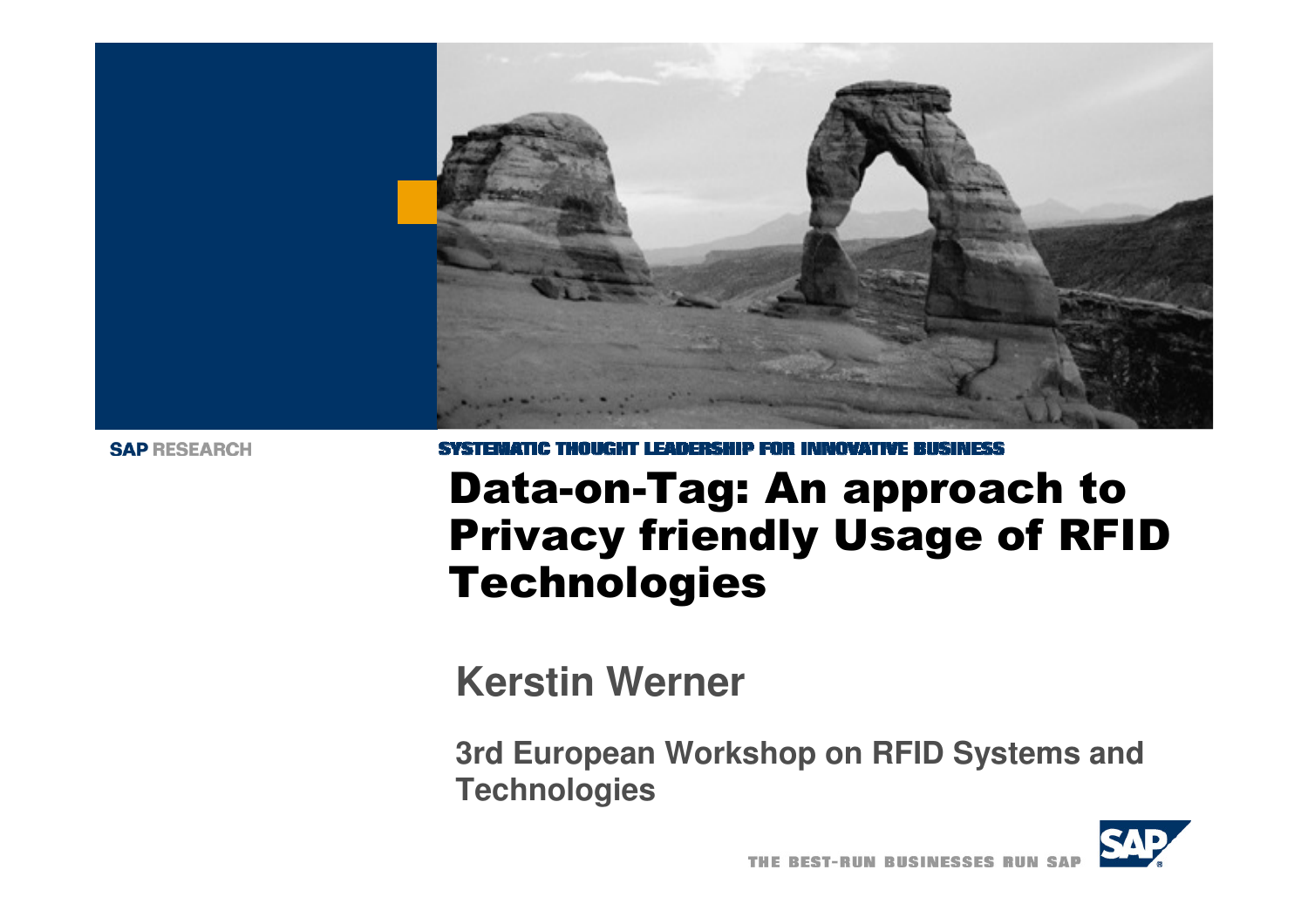

### **Motivation**

**Data-on-Tag: An Approach to privacy friendly RFID Utilization**

**Summary and potential Future Work**

![](_page_1_Picture_5.jpeg)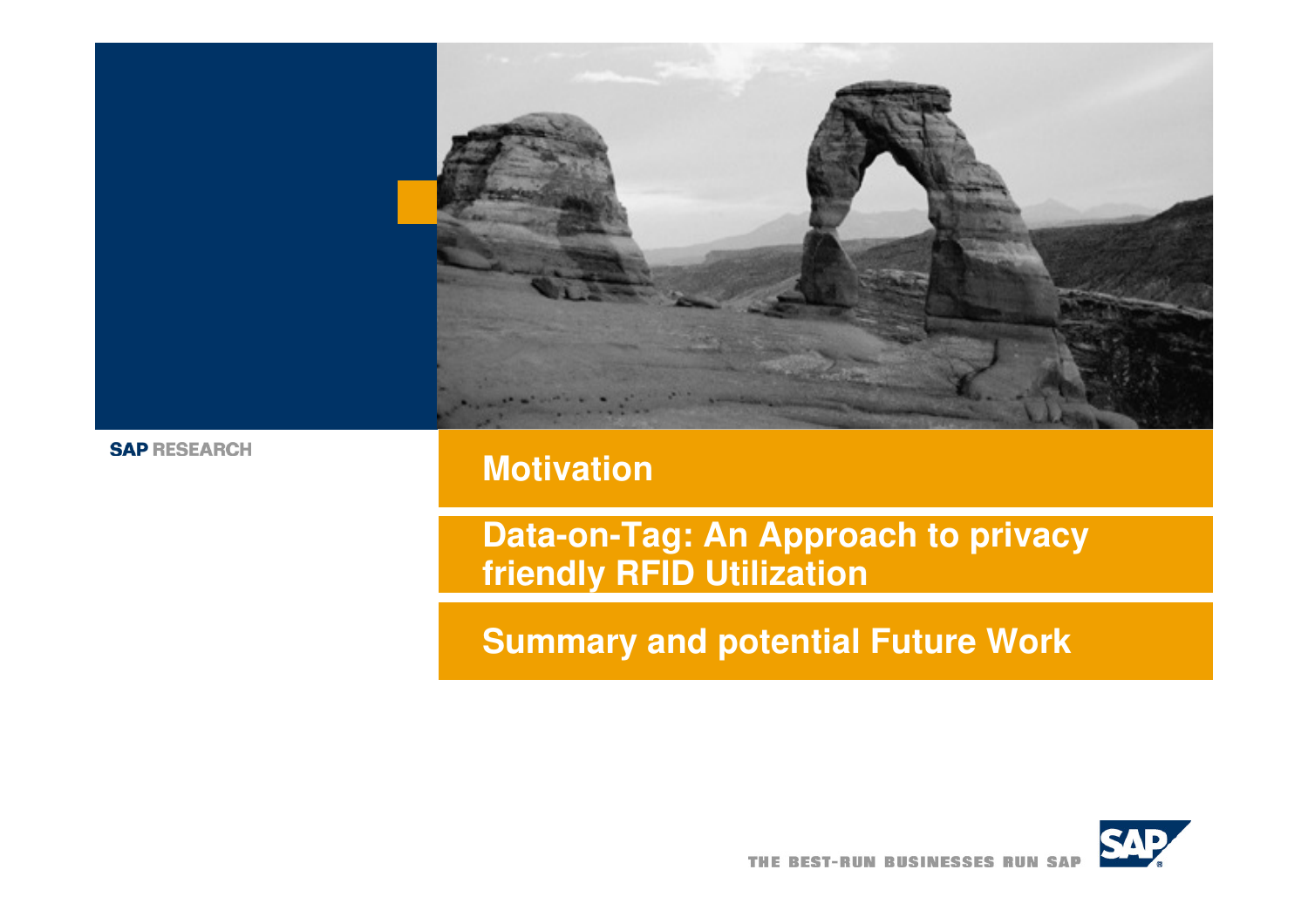![](_page_2_Figure_0.jpeg)

### **Storage of RFID based Data on Networks to provide cross-company access (Data-on-Network)**

### **Characteristics**

- Centralized data storage
- $\blacksquare$  Exclusive storage of ID information on Tags
- Use of low cost RFID Tags possible
- Recently high efforts in standardization

![](_page_2_Picture_7.jpeg)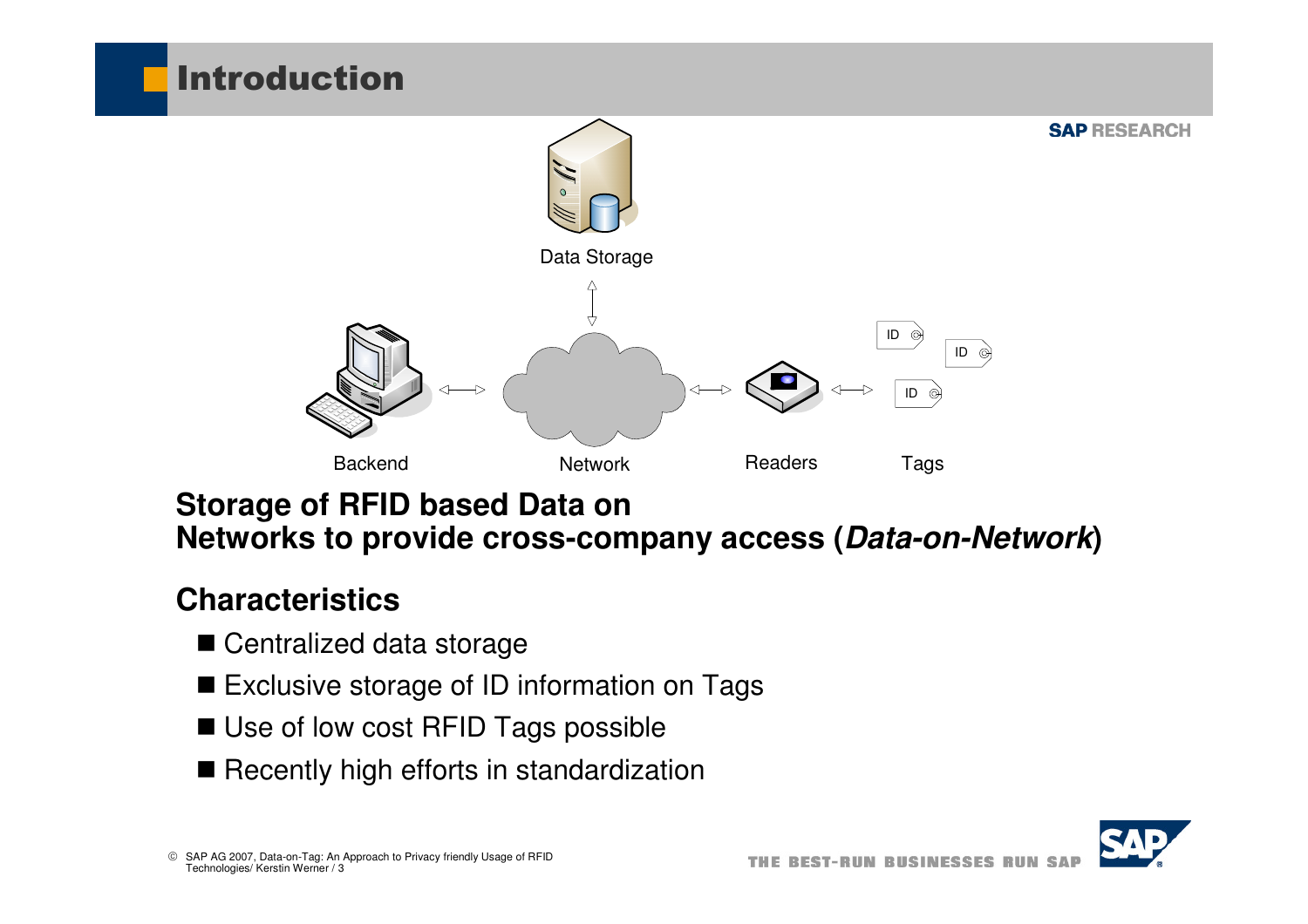## Implications to privacy

#### **SAP RESEARCH**

## **Accumulating data includes information about an objects**

- Context
- Content

#### **Persistant storage on networks simplifies**

- Linkage
- **■** Analysis
- Distribution

### **of RFID based data**

#### **Threats emerge regarding**

- Location Privacy
	- ◆ Movement Profiles
- Data Privacy
	- ◆ Social Networks

![](_page_3_Figure_15.jpeg)

◆ Personal Preferences in Shopping, Eating or Leasure Time Activities

![](_page_3_Picture_17.jpeg)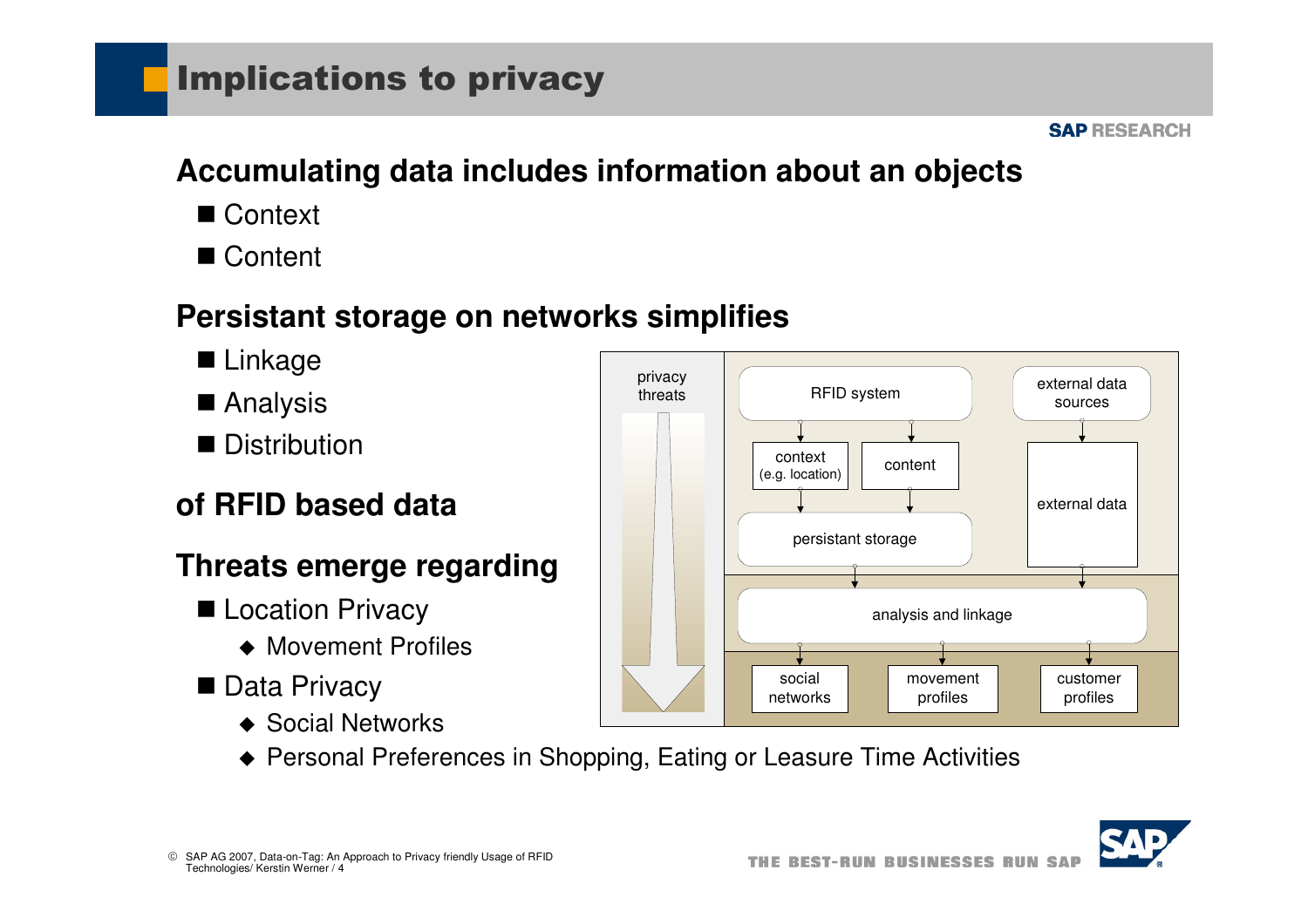## **RFID specific privacy requirements**

| <b>Transparency</b>                           | Easily pursuable usage of tags and intended<br>purpose of stored data       |
|-----------------------------------------------|-----------------------------------------------------------------------------|
| <b>Notification</b>                           | Hindered unnoticeable utilization of RFID-<br>technology                    |
| Opt-In                                        | Indispensable prerequisite for the collection<br>of individual-related data |
| <b>Limitation to specified purpose</b>        | Beforehand declared usage to consumers                                      |
| <b>Appropriate security measures</b>          | Data protection regarding confidentiality,<br>integrity and availability    |
| No creation of individual-related<br>profiles | Separate processing and storage of RFID-<br>based data                      |
| <b>Blocking mechanisms</b>                    | <b>Hindered undesired readouts</b>                                          |
| <b>Deactivation mechanisms</b>                | Opportunities to deactivate RFID tags for<br><b>consumers</b>               |

![](_page_4_Picture_3.jpeg)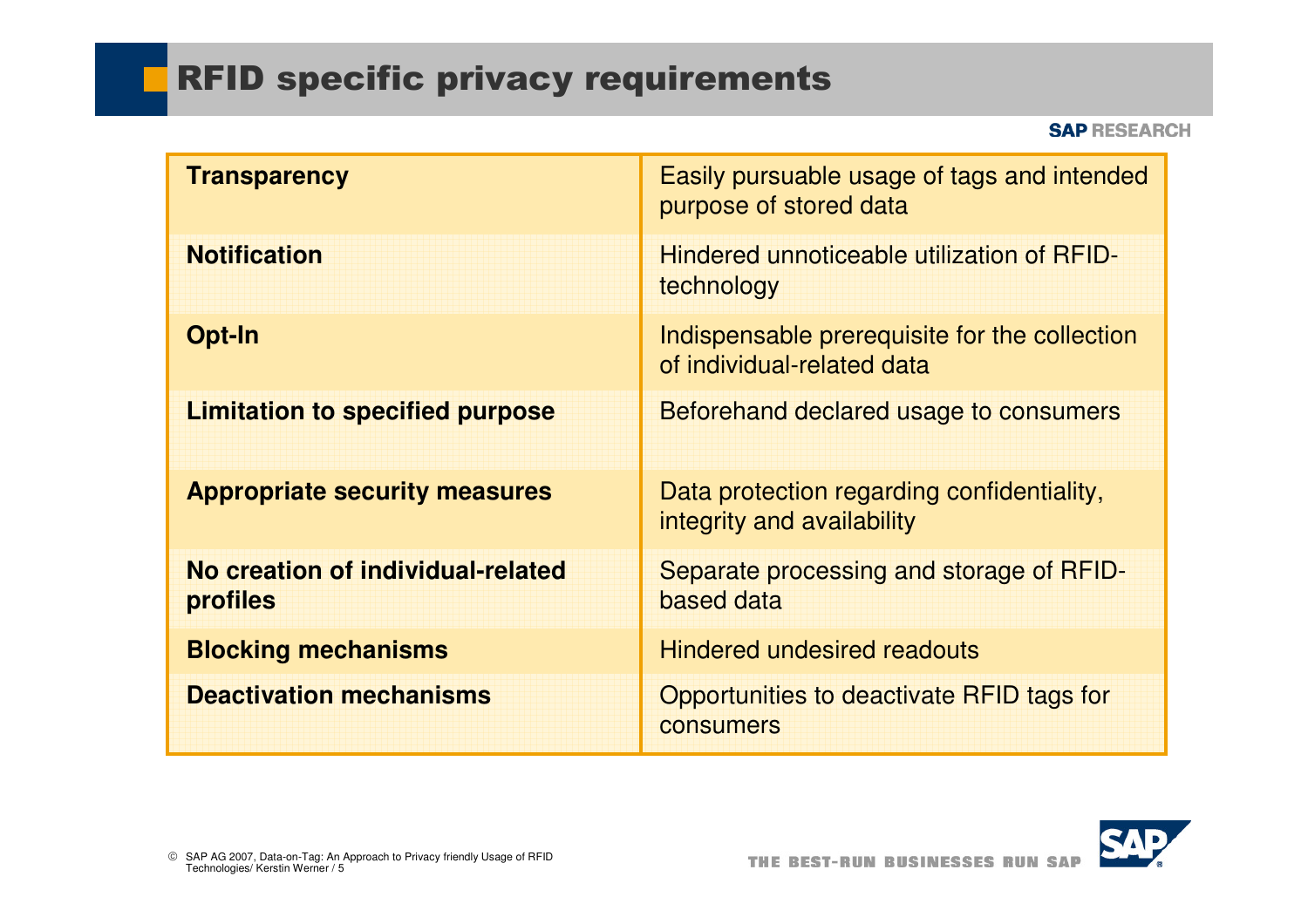## Existing legal and technical measures

#### **SAP RESEARCH**

#### **Examples of legal measures**

- Fair Information Practices
	- $\blacksquare$ **Openness**
	- $\blacksquare$ Individual Participation
	- $\blacksquare$ Accountability
	- $\blacksquare$ Collection Limitation
	- $\blacksquare$ Purpose Specification
	- $\blacksquare$ Use Limitation
	- $\blacksquare$ Security Safeguards

#### **Examples of technical measures**

Controlled Access to stored data

- Access Controls
- Coverage
- $\blacksquare$  Encryption of stored data
- Blocker Tag
- Disabled data transmission
	- Kill command
	- Chemical or mechanical destruction

For further information see[Garfinkel05, Crispo06, Langheinrich05]

![](_page_5_Picture_23.jpeg)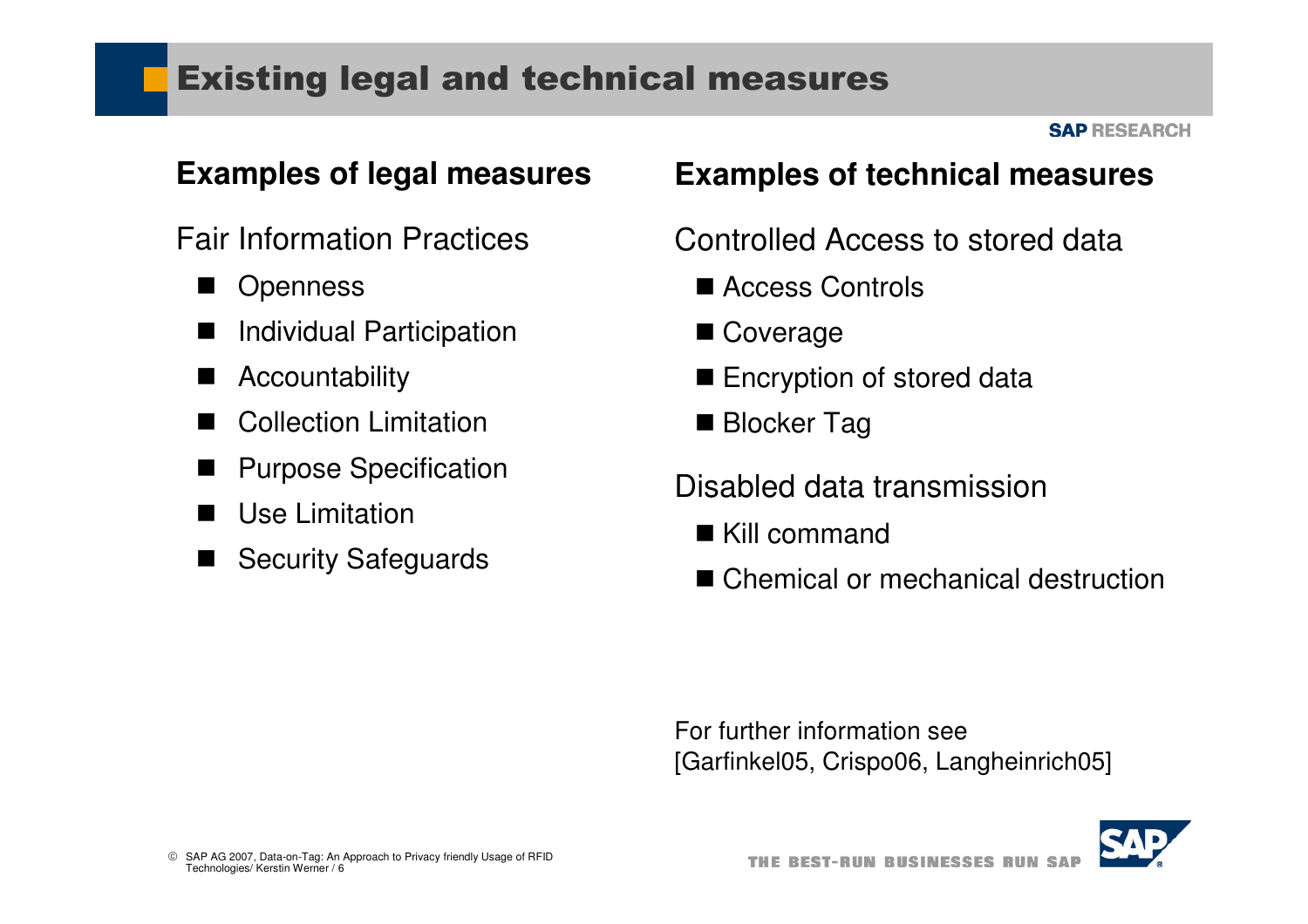### Data-on-Tag: Privacy friendly RFID utilization

**SAP RESEARCH** 

**Avoid centralized storage, Linkage and Analysis Exclusively store data on tags (Data-on-Tag)**

![](_page_6_Figure_3.jpeg)

![](_page_6_Picture_4.jpeg)

© SAP AG 2007, Data-on-Tag: An Approach to Privacy friendly Usage of RFID<br>Technologies/ Kerstin Werner / 7 Technologies/ Kerstin Werner / 7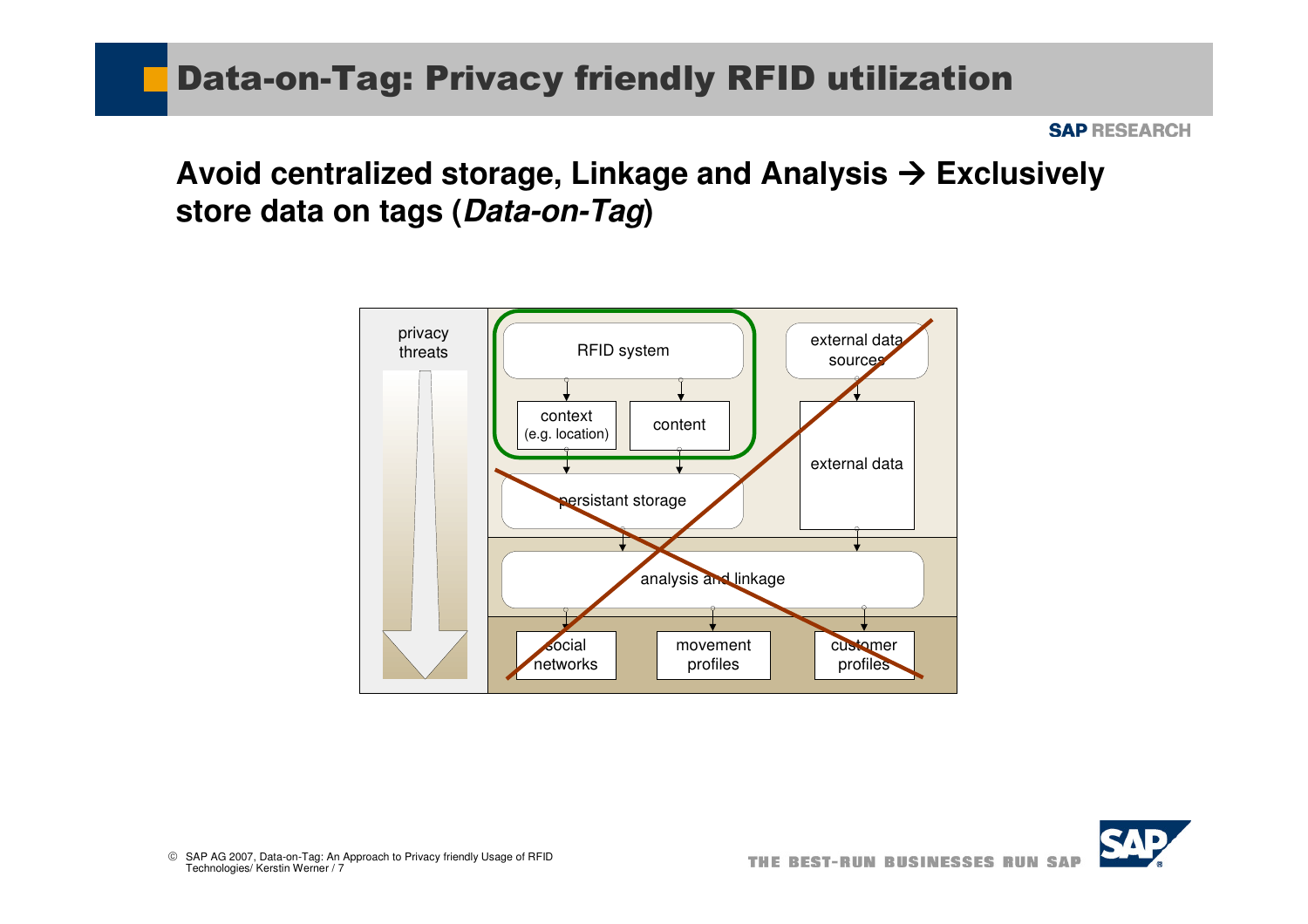## Data-on-Tag: Privacy friendly RFID utilization

**SAP RESEARCH** 

**Avoid centralized storage, Linkage and Analysis Exclusively store data on tags (Data-on-Tag)**

![](_page_7_Picture_3.jpeg)

#### **Characteristics**

- Decentralized data storage
- Storage of any relevant data on tags
- Complex demands on usable tags
- Low efforts in standardization so far

#### **Related work is provided by [Diekmann07]**

![](_page_7_Picture_10.jpeg)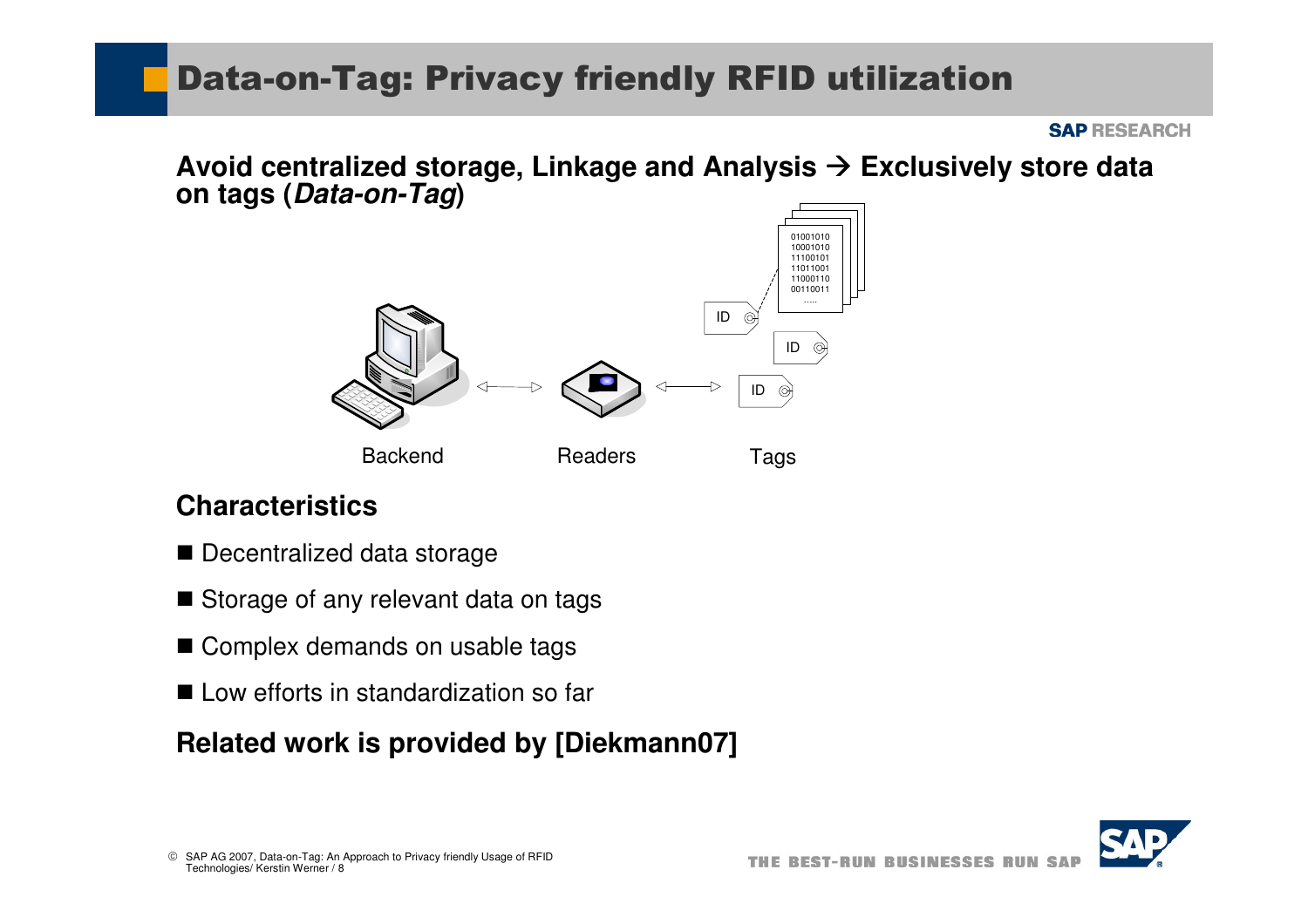#### **Improved Control by Consumers**

- Support of informational self-determination
- Clearly identifiable tags  $\rightarrow$  detachable and destroyable
- Ability to read, edit and delete stored data
- Ability to determine access (read or write)
	- ◆ Simple write protection bit
	- ◆ Fine-grained access control system

#### **Increased Consumer Acceptance by Additional Value Provision**

- Example: domestic appliances
	- $\blacklozenge$  determine which products they contain
	- provide relevant information (recipes, expiry dates, etc.)
- Improved recognition, sorting, and grouping of objects
	- $\rightarrow$  Customization of object's digital properties

![](_page_8_Picture_15.jpeg)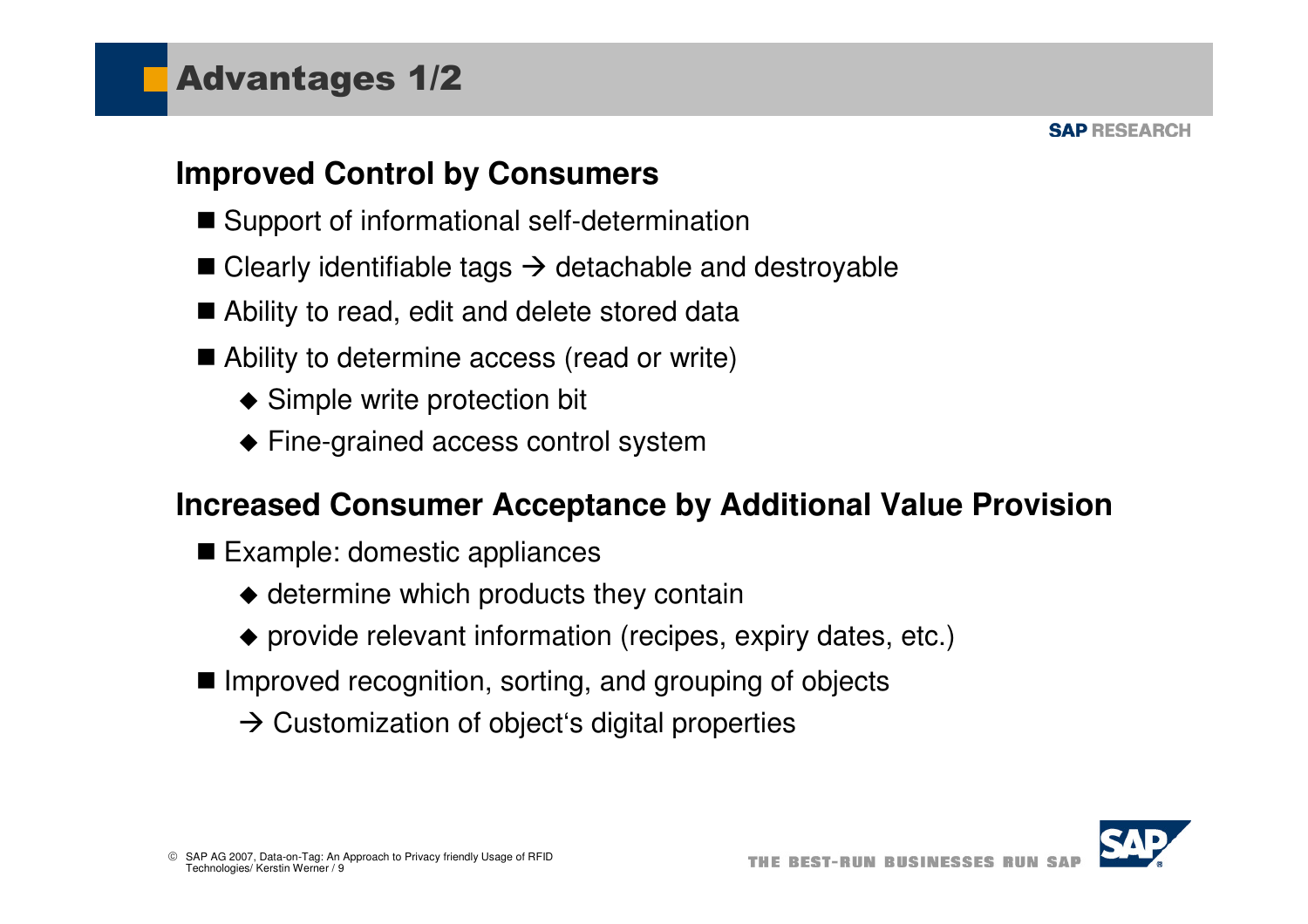#### **Benefits for Companies**

- Possible usage in areas without or unstable network access
- Simplified co-operation with frequently changing partners
- Saved costs involved in establishing and maintaining network infrastructures
- Access Control: inferred by the physical access to Tags
- Self-controlling logistic networks:
	- ◆ Autonumous Smart containers
	- $\blacklozenge$  Digital packing slips

### **Anti Counterfeiting and Supply Chain Integrity Monitoring**

- Active field of research: Prevention or detection of counterfeiting
- Two main approaches
	- ◆ Unclonable tags
	- ◆ E-Pedigree stored on tags
- Quality ensurance for consumers

![](_page_9_Picture_16.jpeg)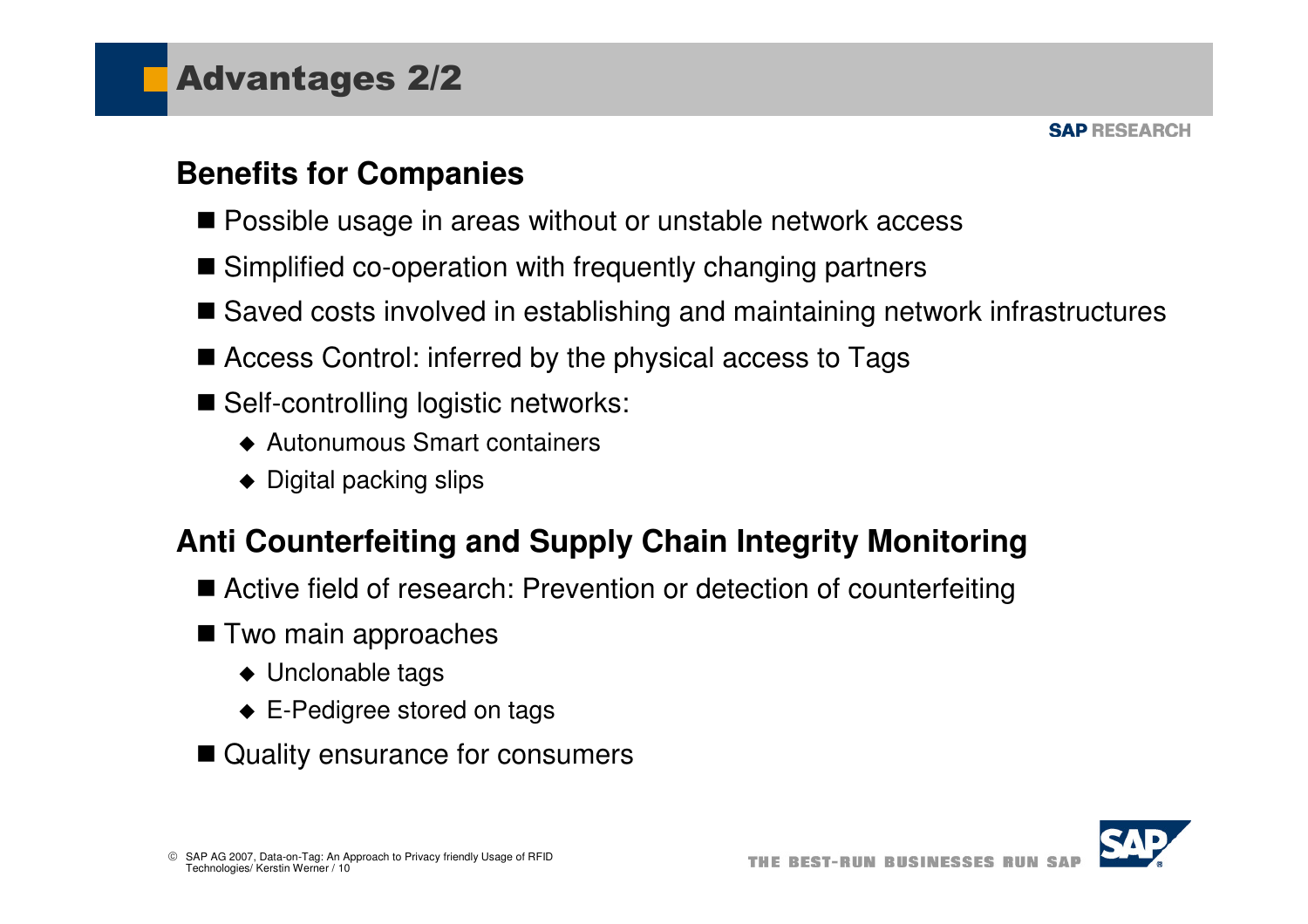#### **Restricted Tracking and Tracing**

- Storage of tracking history on tags
- Hybrid approaches
	- -Information storage
	- ◆ Changing behavior

#### **Increased Costs**

- Larger memory capacity
- Necessity of read/write tags
- Appropriate security safeguards: shift of threats to tag level and the air<br>interface interface
	- ◆ Encryption
	- ◆ Access control
	- ◆ Key management facilities
- Observable trend towards cheaper and more powerful computing devices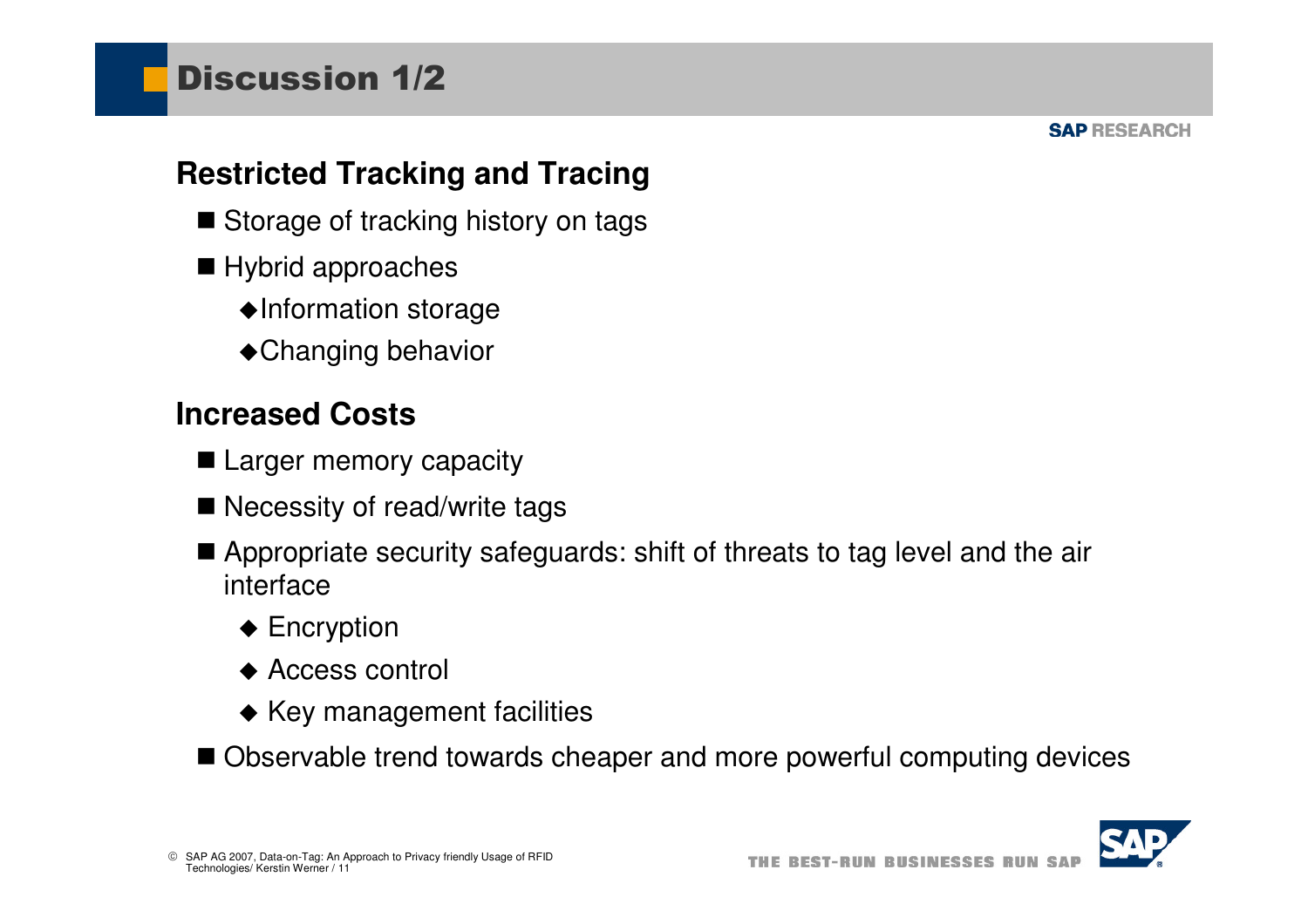#### **Advanced Requirements**

- Usage of special hardware and software
- User acceptance, education and equipment [Crispo06]
	- ◆ Ease-of-use
	- ◆ Necessity of purchase incentives
- $\rightarrow$  Influence on price, development and deployment efforts

#### **Few Efforts in Standardization**

- Current focus on Data-on-Network facilitates production and sales
- Obstacles in Data-on-Tag standardization:
	- ◆ Context dependent varying of stored data
	- ◆ Low industry adoption so far
- Need of increased attention to Data-on-Tag and its potentials in research and<br>industry industry
- Positively influence costs by fostering standardizations

![](_page_11_Picture_15.jpeg)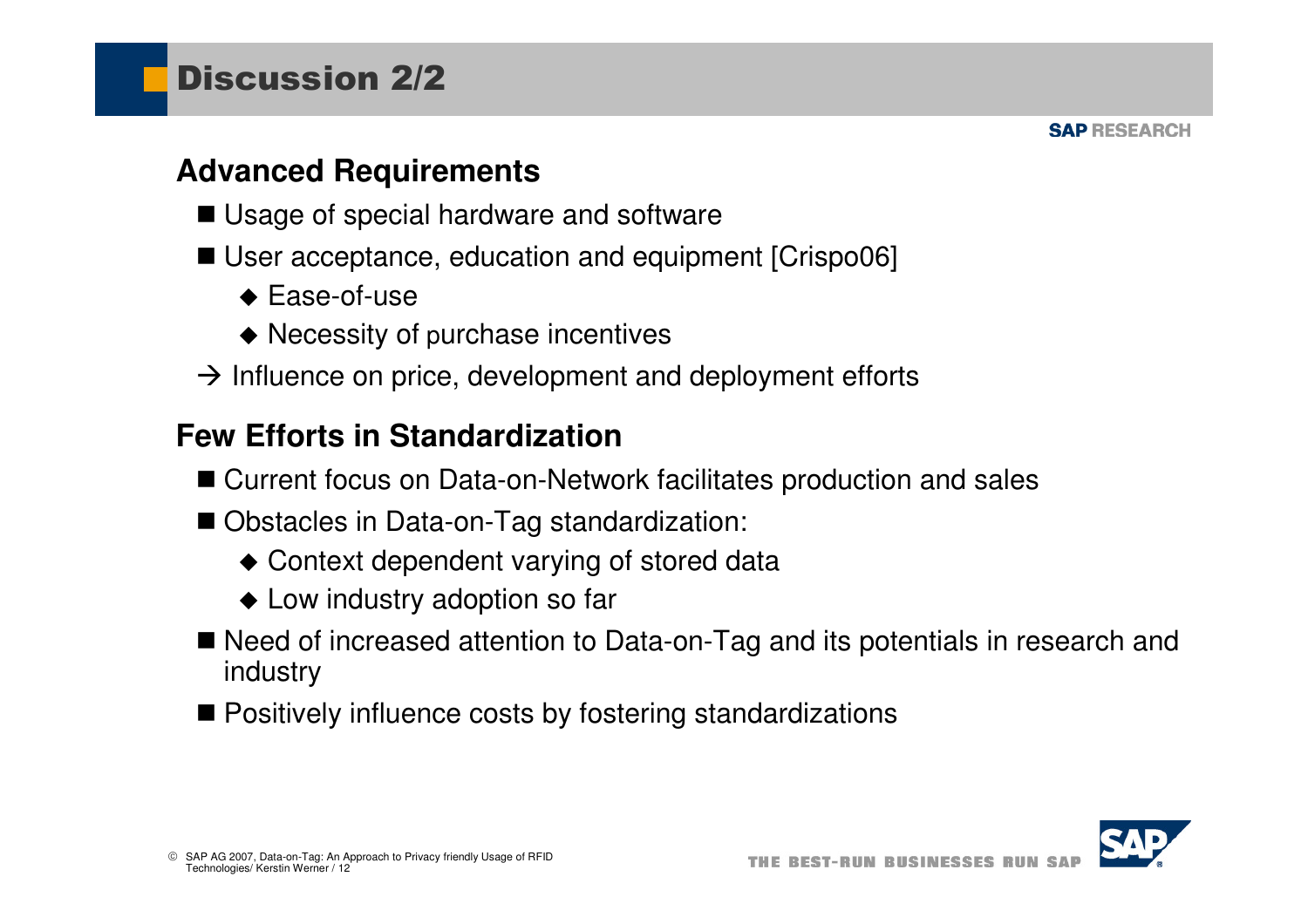![](_page_12_Picture_0.jpeg)

■ Present threats to privacy result to large extent from current RFID<br>…tili-etien utilization

■ Existing legal protection measures have to be supported by appropriate<br>technical mease was technical measures

■ Measures representing a for customers prevent from technology acceptance

- Approach to privacy friendly RFID utilization: Data-on-Tag
	- No centralized storage and consequences
	- Advantages for customers and companies
- Facing existing drawbacks: hybrid approaches might be a compromise
- $\rightarrow$  Need for greater attention in research, development and industry

![](_page_12_Picture_10.jpeg)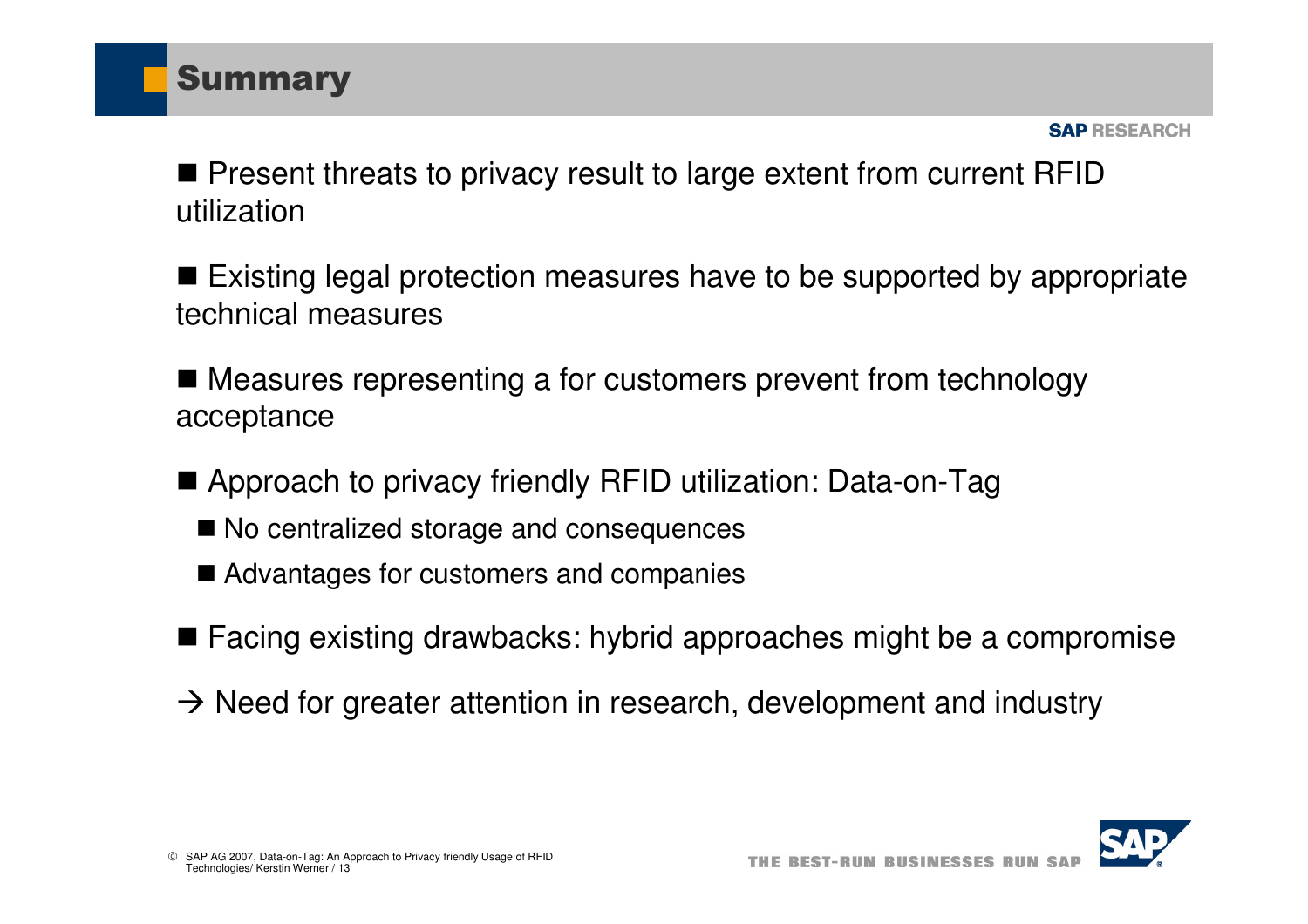![](_page_13_Picture_0.jpeg)

[Diekmann07]

Thomas Diekmann; Adam Melski; Matthias Schuhmann: Data-on-Network vs. Data-on-Tag: Managing Data in Complex RFID Environments. In: hicss 0 (2007), S. 224a. – ISSN 1530–1605

[Langheinrich05]

Marc Langheinrich: Die Privatsphäre im Ubiquitous Computing – Datenschutzaspekte der RFID Technologie. In: FLEISCH, Elgar (Hrsg.) ; MATTERN, Friedemann (Hrsg.): Das Internet der Dinge – Ubiquitous Computing und RFID in der Praxis. Springer-Verlag, 2005, S. 329–362

[Garfinkel05]

Simson Garfinkel; Beth Rosenberg: RFID. Applications, Security, and Privacy. Addison-Wesley Longman, Amsterdam, 2005. – ISBN 0321290968

#### [Crispo06]

Bruno Crispo; Rutger Hofman; Andrew Tanenbaum: A Platform for RFID Security and Privacy Administration. In: Proc. USENIX/SAGE Large Installation System Administration conference. Washington DC, USA, December 2006, S. 89–102

![](_page_13_Picture_10.jpeg)